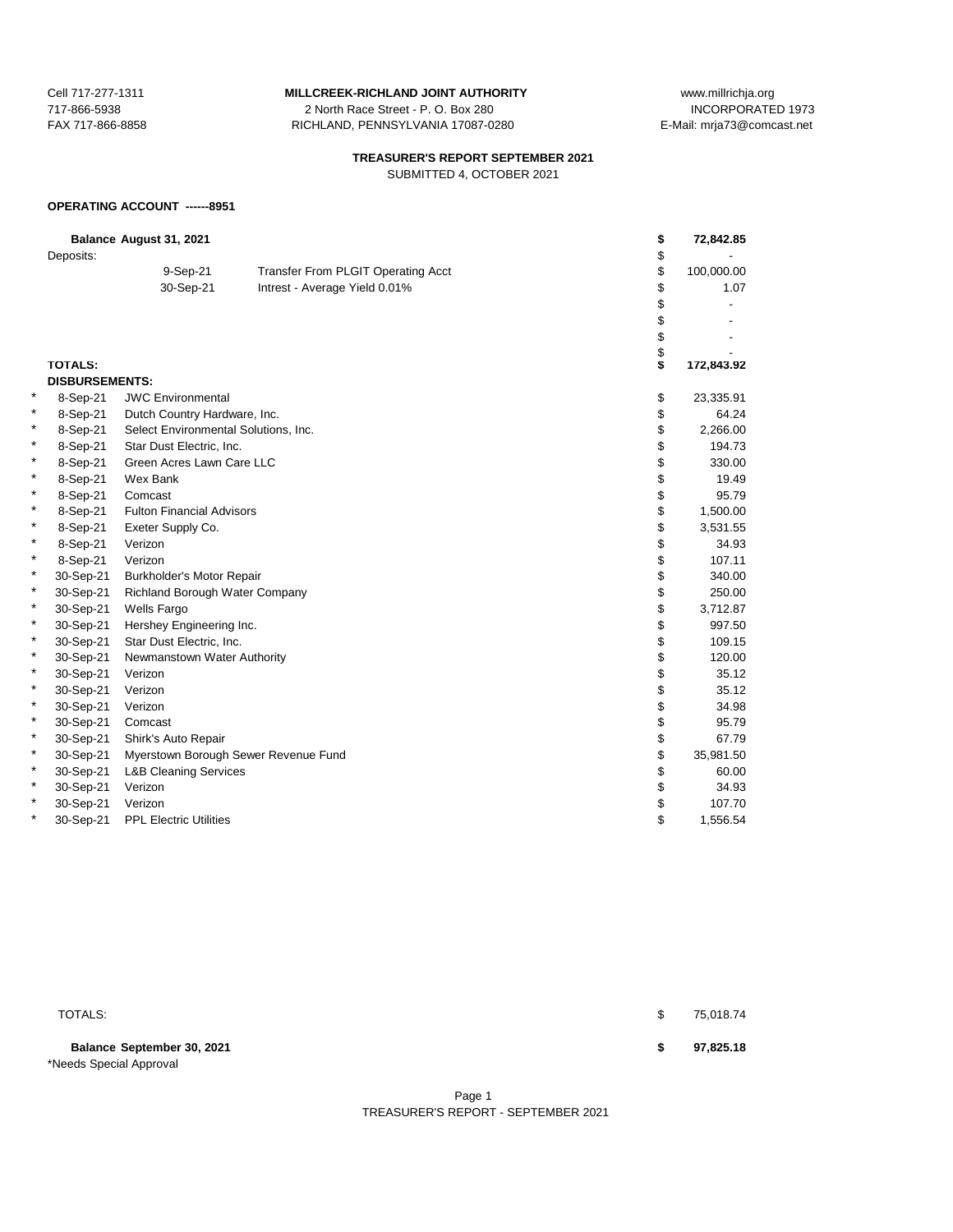# **PAYROLL ACCOUNT ------8944**

| Balance August 31, 2021<br>Deposits:                | \$<br>\$ | 6,535.50                 |
|-----------------------------------------------------|----------|--------------------------|
| 30-Sep-21<br>Intrest - Average Yield 0.01%          | \$<br>\$ | 0.06                     |
| <b>TOTALS:</b>                                      | \$       | 6,535.56                 |
| <b>Disbursements:</b>                               |          |                          |
|                                                     | \$       |                          |
| Jan Klaus<br>30-Sep-21<br>30-Sep-21 Maybelle Morgan | \$<br>\$ | 416.18<br>406.88         |
| 30-Sep-21<br>John Wolgemuth                         | \$       | 35.27                    |
| 30-Sep-21 Jan Klaus                                 | \$       | 35.27                    |
| 30-Sep-21 Arthur Wealand                            | \$       | 35.27                    |
| 30-Sep-21 Maybelle Morgan                           | \$       | 79.02                    |
| 30-Sep-21 Rebecca Schnoke                           | \$       | 162.67                   |
|                                                     | \$       |                          |
|                                                     | \$       |                          |
|                                                     | \$       |                          |
|                                                     | \$       |                          |
| <b>TOTALS:</b>                                      | \$<br>\$ | 1,170.56                 |
|                                                     |          |                          |
| Balance September 30, 2021                          | \$       | 5,365.00                 |
| <b>REVENUE ACCOUNT</b>                              |          |                          |
| JONESTOWN BANK AND TRUST COMPANY (JBT) - ------1958 |          |                          |
| Balance August 31, 2021                             | \$       | 7,565.84                 |
| Deposit from CDAR Redemption                        | \$       | 110,426.55               |
| Deposits for SEPTEMBER 2021 to JBT by Customers     | \$       | 6,711.29                 |
| SWEEP TO PLGIT Operating Account FROM JBT           | \$       | 7,568.35                 |
|                                                     | \$       | $\overline{\phantom{a}}$ |
| Disbursements:                                      | \$       |                          |
|                                                     | \$<br>\$ |                          |
|                                                     | \$       |                          |
| Balance September 30, 2021                          | \$       | 117,135.33               |
| <b>ACCOUNT PAYABLE</b>                              |          |                          |
| John H Wolgemuth                                    | \$       | 35.27                    |
| Arthur Wealand                                      | \$       | 35.27                    |
|                                                     | \$       | $\overline{\phantom{a}}$ |
| Jan D. Klaus                                        | \$       | 35.27                    |
| Maybelle Morgan                                     | \$       | 79.02                    |
| Rebecca Schnoke                                     | \$       | 162.67                   |
|                                                     | \$<br>\$ |                          |
|                                                     | \$       |                          |
|                                                     | \$       |                          |
|                                                     | \$       |                          |
|                                                     | \$       |                          |
|                                                     | \$       |                          |
| <b>TOTALS:</b>                                      | \$       | 347.50                   |